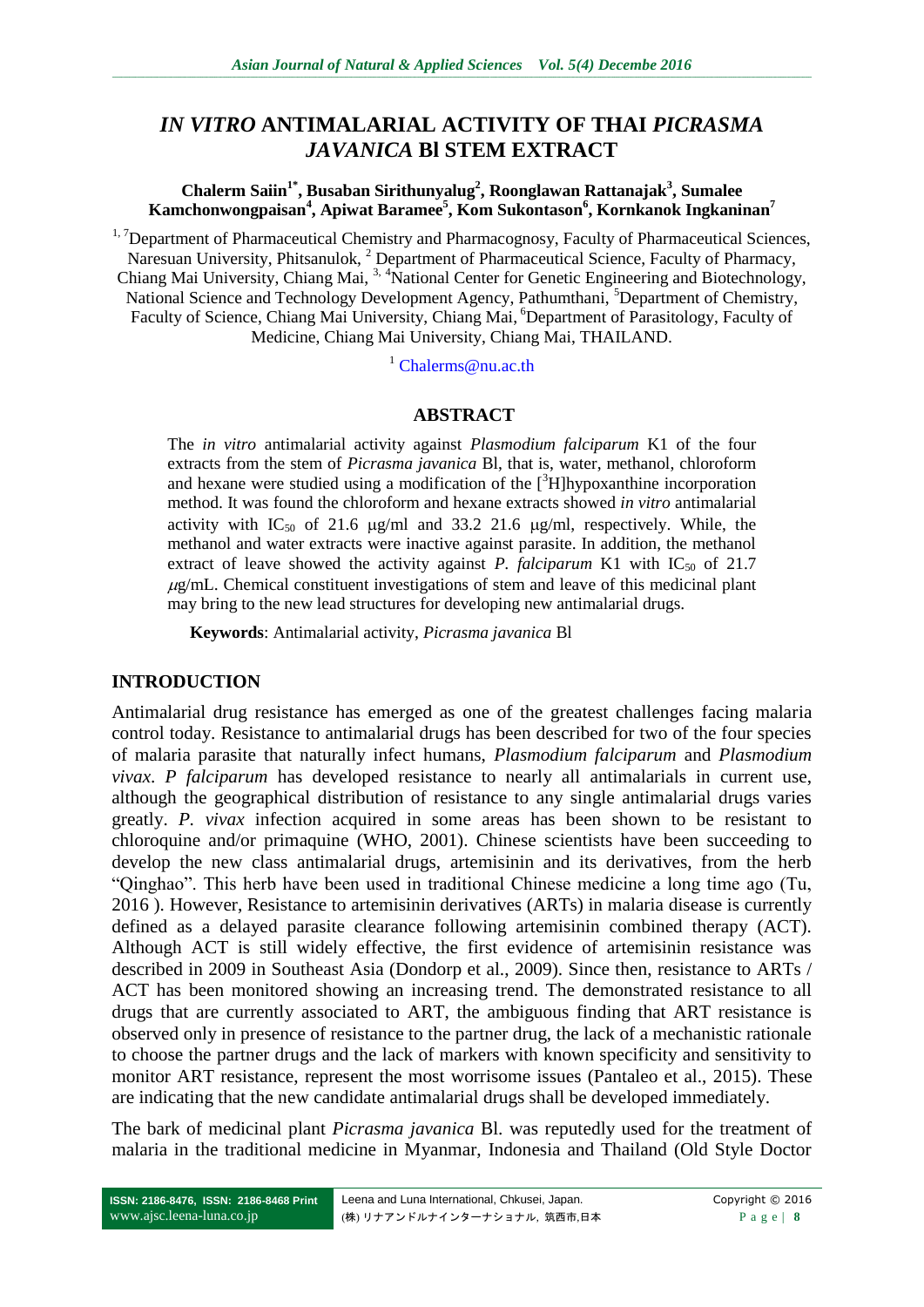Association, 1962). In 1942, during the II World War, 36 recipes of Thai Folk Medicine were used for treatment of either faciparum- or vivax infected soldiers by Dr. Ketsusinh (1948). Pavanand et al. (1988) demonstrated that the chloroform extract of the bark possessed the high level of *in vitro* antimalarial activity against *P. falciparum* asexual stage. Further isolation and purification of the chloroform extract resulted in the identification of two pure alkaloids in the class of 1-substituted-4-oxygenated- $\beta$ -carbolines, 4-methoxy-1-vinyl- $\beta$ carboline and  $6$ -hydroxy-4-methoxy-1-vinyl- $\beta$ -carboline. The first compound was effective against *P. falciparum* isolates with mean  $IC_{50}$  of 2.4  $\mu$ g/ml, while the second one showed mean  $IC_{50}$  of 3.2  $\mu$ g/ml.

Saiin et al. (2003) reported that the *in vitro* antimalarial activities against *P. falciparum* K1 of four extracts from the stembark of *P. javanica*; ie water, methanol, chloroform and hexane extracts were studied using a modification of the  $\int^3 H$ ]hypoxanthine incorporation method. It was found that the hexane extract showed in vitro antimalarial activity with  $IC_{50}$  of 3.3 microg/ml. The extract was further fractionated using quick column chromatography, resulting in ten fractions. Fraction V was the most effective against *P. falciparum* K1 with  $IC_{50}$  of 4.4 microg/ml. Further isolation of fraction V using a column chromatographic technique provided six fractions. According to  ${}^{1}$ H- and  ${}^{13}$ C-NMR spectra, it could be concluded that the major compound in fraction  $V-3$  was  $\beta$ -sitosterol. Unfortunately, the antimalarial activity of  $\beta$ -sitosterol could not be determined because of its low solubility in dimethyl sulfoxide. In addition, Saiin et al. (2016) reported the results of isolation and *in vitro* antimalarial activity against *P. falciparum* K1 of chloroform extract from Thai *P. javanica* stem bark. It was found that 4-methoxy-1-vinyl- $\beta$ -carboline and its transformed product 1ethyl-4-methoxy- $\beta$ -carboline play a role for antimalarial activity of *P. javanica*.



4-methoxy-1-vinyl- $\beta$ -carboline:  $R_1 = CH = CH_2$ ,  $R_6 = H$ 

6-hydroxy-4-methoxy-1-vinyl- $\beta$ -carboline:  $R_1 = CH = CH_2$ ,  $R_6 = OH$ 

1-ethyl-4-methoxy- $\beta$ -carboline:  $R_1 = CH_2CH_3$ ,  $R_6 = H$ 

Figure 1 Chemical structure of 1-substituted-4-oxygenated- $\beta$ -carbolines

This is the first time to report the *in vitro* antimalarial activity of *P. javanica* stem extract.

### **MATERIALS AND METHODS**

### **Plant Material**

Stem of *P. javanica* was collected from Queen Sirikit Botanical Garden, Chiang Mai, Thailand in July 2000, and was identified by comparing with the references deposited there, and at Faculty of Pharmacy, Chiang Mai University, Thailand.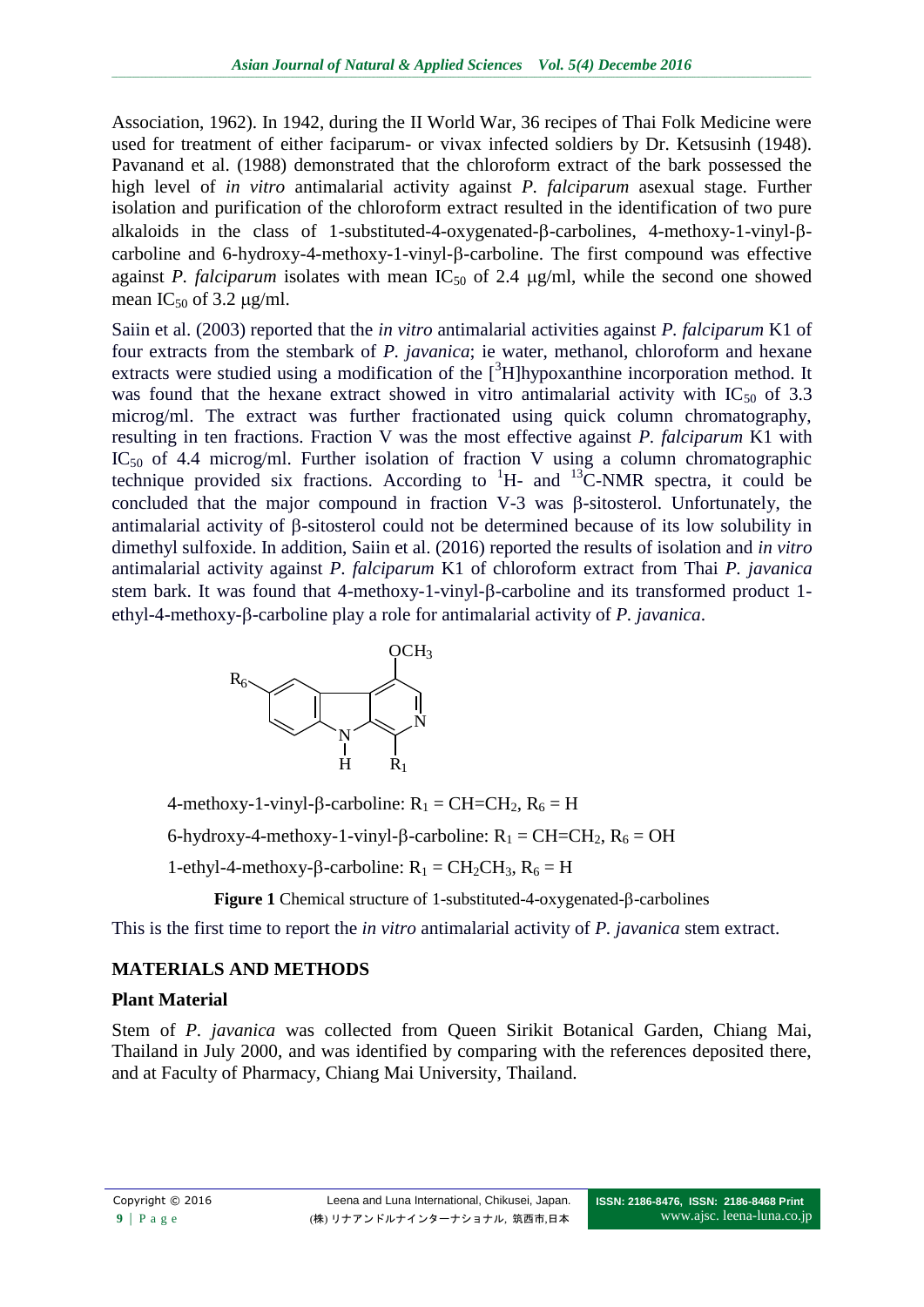### **Preparation of crude extracts from** *P. javanica* **stembark**

About 100 g of dried ground *P. javanica* stem were separately macerated in 600 ml methanol, chloroform and hexane for three days or boiled with 1.5 L of water for 10 hours. Then, they were filtered and evaporated to dryness under reduced pressure. The residue plant materials were extracted again using the same process. The second extracts were pooled together with the first corresponding extractes.

#### *In vitro* **antimalarial activity test**

The antimalarial activity of extracts against *P. falciparum* K1 infected red cell was measured by using the  $\beta$ H]hypoxanthine incorporation method reported by Desjardins et al. (1979) and modified by Kamchonwongpaisan et al. (1995). Briefly, extract was dissolved in dimethyl sulfoxide and diluted with the culture medium to the required concentration. A mixture of 25  $\mu$ L of the medium containing a sample and 200  $\mu$ L of 1.5 % cell suspension with 1-2 % parasitemia at ring stage was cultured for 24 h, after which 25  $\mu$ L of 0.25  $\mu$ Ci  $\int_0^3 H$ ]hypoxanthine was added. After addition at 18 h in culture, the cells were harvested onto glass-fiber filters (Unifilter®, Packard, USA). The filters were air-dried and 20  $\mu$ L liquid scintillation fluid (Microscint, Packard) was added. The radioactivity on the filters was then measured using a microplate scintillation counter (Topcount, Packard, USA). The  $IC_{50}$ s, the concentrations required for 50 % reduction of the radioactivity as compared to control without the sample, of the sample against these infected cells were obtained from doseresponse curves.

### **RESULTS AND DISCUSSIONS**

### *In vitro* **antimalarial activity of** *P. javanica* **stem extracts**

The four crude extracts of *P. javanica* stem were tested for *in vitro* antimalarial activities against *P. falciparum* K1 by using the [3H]hypoxanthine incorporation method. The chloroform extract of stem showed the activity against *P. falciparum* K1 with  $IC_{50}$  of 21.6  $\mu$ g/mL (Table 1), which was comparable to that of the chloroform extract of stembark (IC<sub>50</sub>) of 20.0  $\mu$ g/mL (Saiin et al., 2003). Interestingly, the methanol extract of stem was inactive against *P. falciparum* K1, while the methanol extract of stembark and leave showed the activity against *P. falciparum* K1 with  $IC_{50}$  of 22.1  $\mu$ g/mL and 21.7  $\mu$ g/mL, repectively (Table 2).

| Crude extracts            | Weight $(g)$ | % yield | $IC_{50}$ against<br>P. falciparum K1 $(\mu g/ml)$ |
|---------------------------|--------------|---------|----------------------------------------------------|
| Methanol crude extract    | 1.634        | 1.35    | Inactive                                           |
| Chloroform crude extract  | 0.254        | 0.24    | 21.6                                               |
| $n$ -Hexane crude extract | 0.157        | 0.15    | 33.2                                               |
| Water crude extract       | 3.819        | 3.42    | Inactive                                           |

| Table 1. Crude extracts obtained from P. javanica stem and their antimalarial activities against |
|--------------------------------------------------------------------------------------------------|
| P. falciparum K1.                                                                                |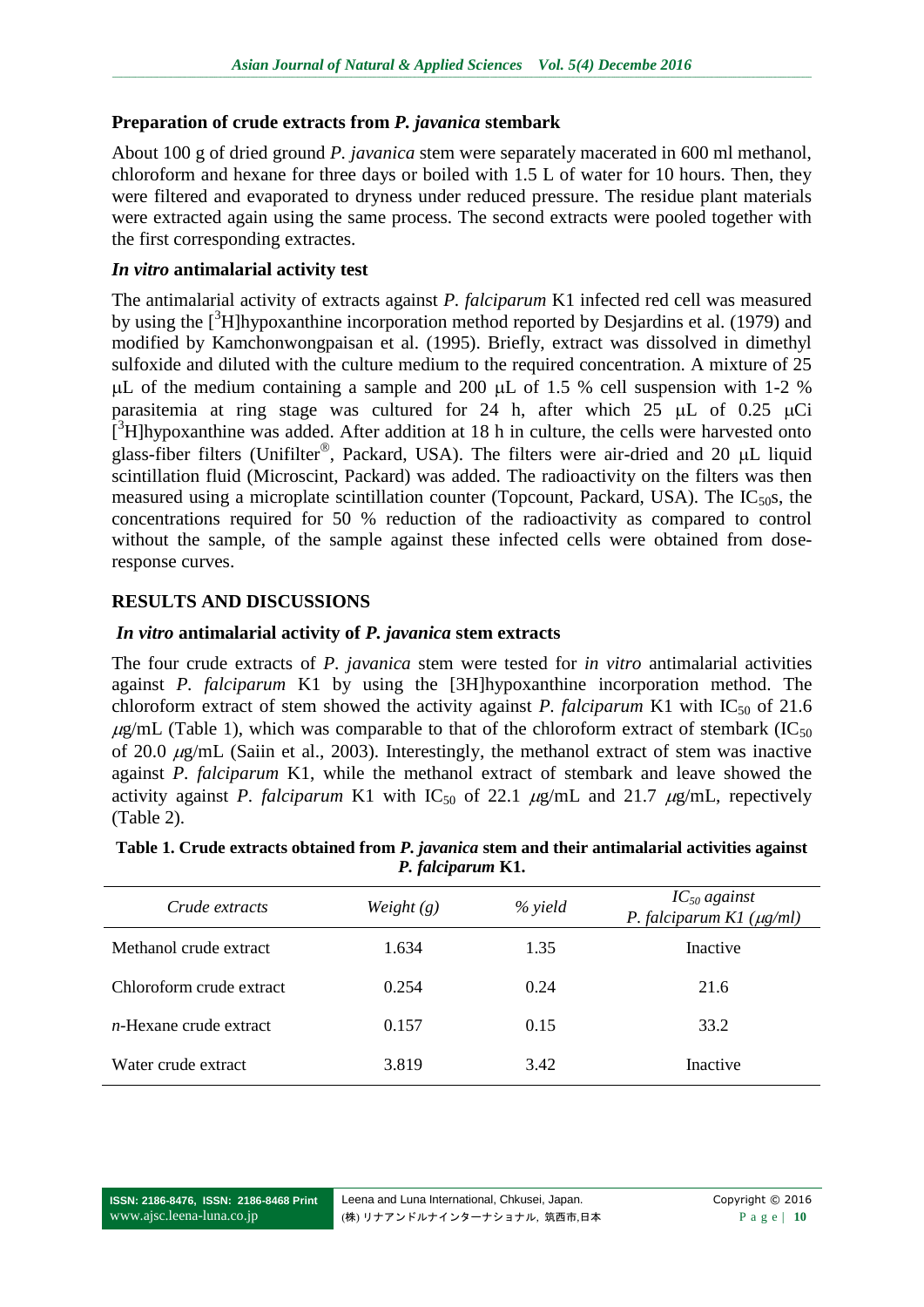| Part used   | Weight of crude<br>extract(g) | % yield   | $IC_{50}$ against<br>P. falciparum K1 $(\mu g/ml)$ |
|-------------|-------------------------------|-----------|----------------------------------------------------|
| <b>Stem</b> | 1.634                         | 1.35      | Inactive                                           |
| Stembark*   | 3.674                         | 2.84      | 22.1                                               |
| Leave**     | no record                     | no record | 21.7                                               |

**Table 2. Comparision the antimalarial activities against** *P. falciparum* **K1 of the methanol extract of** *P. javanica* **stem, stembark, and leave**

\* Saiin et al. (2003)

\*\*preparation of crude extract and antimalarial activity test performed in the same method with stem

Although, sixteen indo-type-alkaloids were reported for *P. javanica*, only Javacarboline was purified from the stem of this plant (Johns et al., 1970, Arbain and Sargent, 1987, Ohmoto et al., 1987, Pavanand et al., 1988, Yoshikawa et al., 1993, Koike et al., 1994, Saiin et al., 2016). Koike et al. (1994) studied the chemical constituent of stem of *P. javanica* and reported the new compound, Javacarboline. The indo-type-alkaloid, Javacarboline that contain the  $\beta$ -carboline moiety may respond for the antimalarial activity of *P. javanica* stem extract in the same manner with other  $\beta$ -carbolines as reported by Takasu et al. (2004 and 2005). The purposed mechamism of action of  $\beta$ -carbolines as antimalarial agents based on  $\pi$ -Delocalized Lipophilic Cations (Takasu, 2016). In another hand, there may be other indotype-alkaloids played the role for antimalarial activity of the stem of *P javanica*.



Figure 2 Chemical structure of Javacarboline

## *In vitro* **antimalarial activity of** *P. javanica* **leave extract**

In addition, the antimalarial activity of the methanol extract of the leave corresponded with the result of Indonesia *P javanica*. In that study, *P. javanica* extracts was tested for antimalarial against rodent plasmodium, *Plasmodium berghei* in single dose (20 mg/kg BW). The results showed that stembark and leave extracts decrease parasitemia 73.89% and 71.4%, respectively, and chloroquine (32.35%) as positive control (Praptiwi et al., 2007).

## **CONCLUSION**

It could be concluded that the stem and leave of *P. javanica* compose of the antimalarial compounds. Chemical constituent investigations of stem and leave of this medicinal plant may bring to the new lead structures for developing new antimalarial drugs.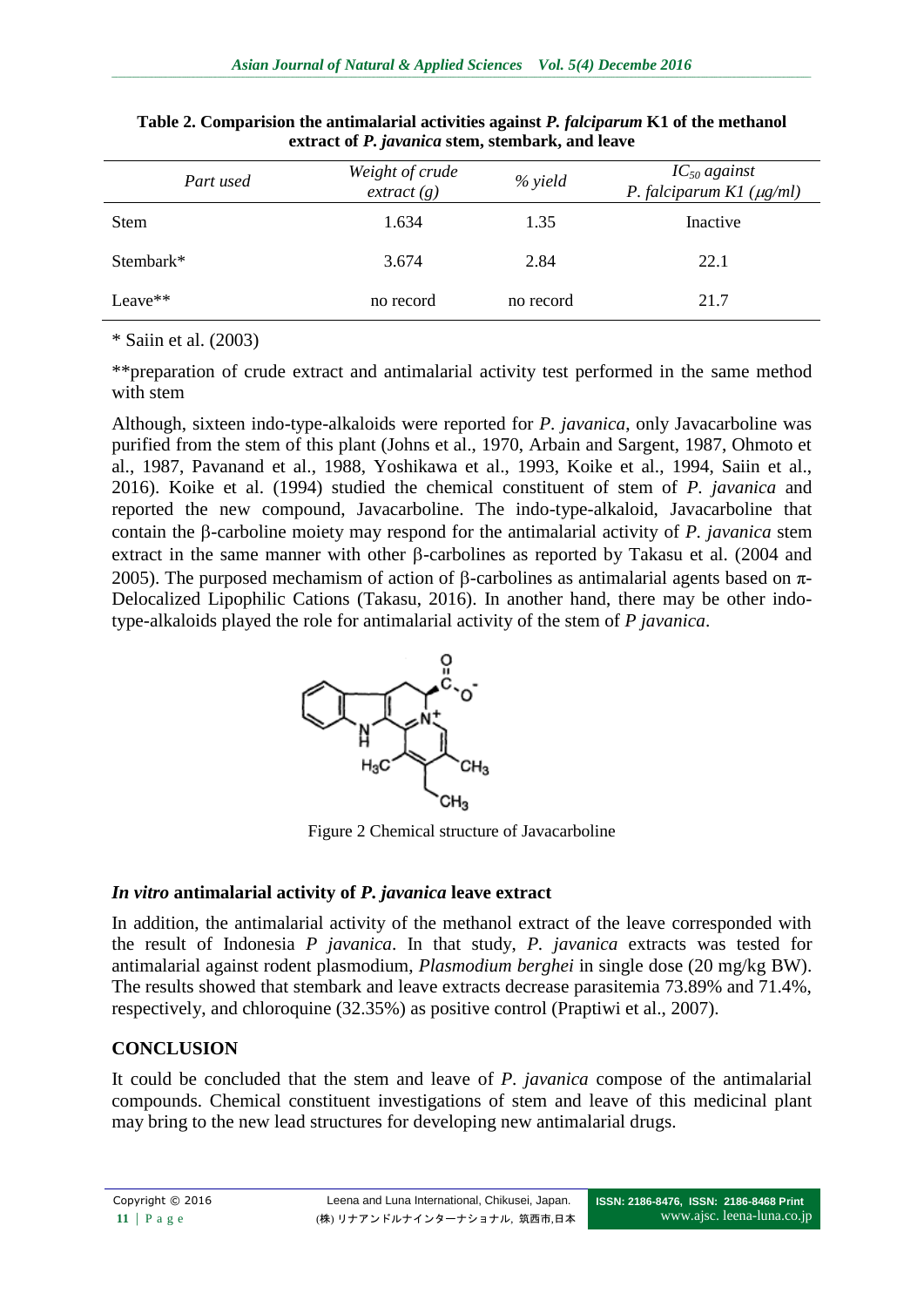#### **REFERENCES**

- [1] Arbain, D., & Sargent, M.V. (1987). The alkaloids of picrasma javanica. *Aust. J. chem., 9*, 1527-1536.
- [2] Desjardins, R. E., Canfield, C. J., Haynes, D. E., & Chulay, J.D. (1979). Quantitative assessment of antimalarial activity *in vitro* by a semiautomated microdilution technique. *Anti-microb Agents Chemotherapy, 16*, 710-718.
- [3] Dondorp, A. M., Nosten, F., Yi, P., Das, D., Phyo, A.P., Tarning, J., Lwin, K.M., Ariey, F., Hanpithakpong, W., Lee, S.J., Ringwald, P., Silamut, K., Imwong, M., Chotivanich, K., Lim, P., Herdman, T., An, S.S., Yeung, S., Singhasivanon, P., Day, N.P., Lindegardh, N., Socheat, D., & White, N.J. (2009). Artemisinin resistance in plasmodium falciparum malaria. *N Engl J Med., 361*(5), 455-67.
- [4] Johns, S. R., Lamberton, J. A., & Sioumis, A. A. (1970). 4-Methoxy-1-vinyl-βcarboline, a new alkaloid from picrasma javanica (Simaroubaceae). *Aust. J. Chem., 23*, 629-630.
- [5] Kamchonwongpaisan, S., Paitayatat, S., Thebtaranonth, Y., Wilairat, P. & Yuthavong, Y. (1995). Mechanism-based development of new anti-malarials: Synthesis of derivatives of artemisinin attached to iron chelators. *J. Med. Chem., 38*, 2311-2316.
- [6] Ketusinh, O. (1948). *Report on clinical antimalarial therapy of Thai medicinal plants*. USA: Proceeding of the Siriraj 60th Aniversary Meeting.
- [7] Koike, K., Ohmoto, T., Uchida, A., & Onishi, I. (1994). Javacarboline, A new βcarboline alkaloid from the stem of picrasma javanica in Java. *Heterocycles*, *38*(6), 1413-1420.
- [8] Ohmoto, T., Koike, K., & Mitssunaga, K. (1987). Alkaloids from picrasma javanica growing in Indonesia. *Shoyakugaku Zasshi*, *41*(4), 338-340.
- [9] Old-style Doctor Association. (1962). *Pra-muan-sappa-kun-ya-thai* (Part I). Bangkok: Amphonpittaya.
- [10] Pantaleo, A., Pau, M.C., Chien, H.D., & Turrini, F. (2015). Artemisinin resistance, some facts and opinions. *J Infect Dev Ctries., 9*(6), 597-9.
- [11] Pavanand, K., Yongvanitchit, K., Webster, H. K., Dechatiwongse, T., Nutakul, W., Jewvachdamrongkul, Y., & Bansiddhi, J. (1988). Antimalarial activity of a Thai medicinal plant picrasma javanica*. Bl. Phytother. Res., 2*, 33-36.
- [12] Praptiwi, M., & Chairul, H. (2007). Anti-malaria in-vivo activity test of ki pahit extract (picrasma javanica) to mice infected with plasmodium berghei. *Biodiversitas, 8*(2)111-113.
- [13] Saiin, C., Rattanajak, R., Kamchonwongpaisan, S., Ingkaninan, K., Sukontason, K., Baramee, A., & Sirithunyalug, B. (2003). Isolation and in vitro antimalarial activity of hexane extract from Thai picrasma javanica Bl stembark. *Southeast Asian J Trop Med Public Health, 34* (2), 51-55.
- [14] Saiin, C., Sirithunyalug, B., Rattanajak, R., Kamchonwongpaisan, S., Ingkaninan, K., Baramee, A., & Sukontason, K. (2016). Isolation and in vitro antimalarial activity of chloroform extract from Thai picrasma javanica Bl stembark. *Adv med plant Res, 4*(3), 94-98.